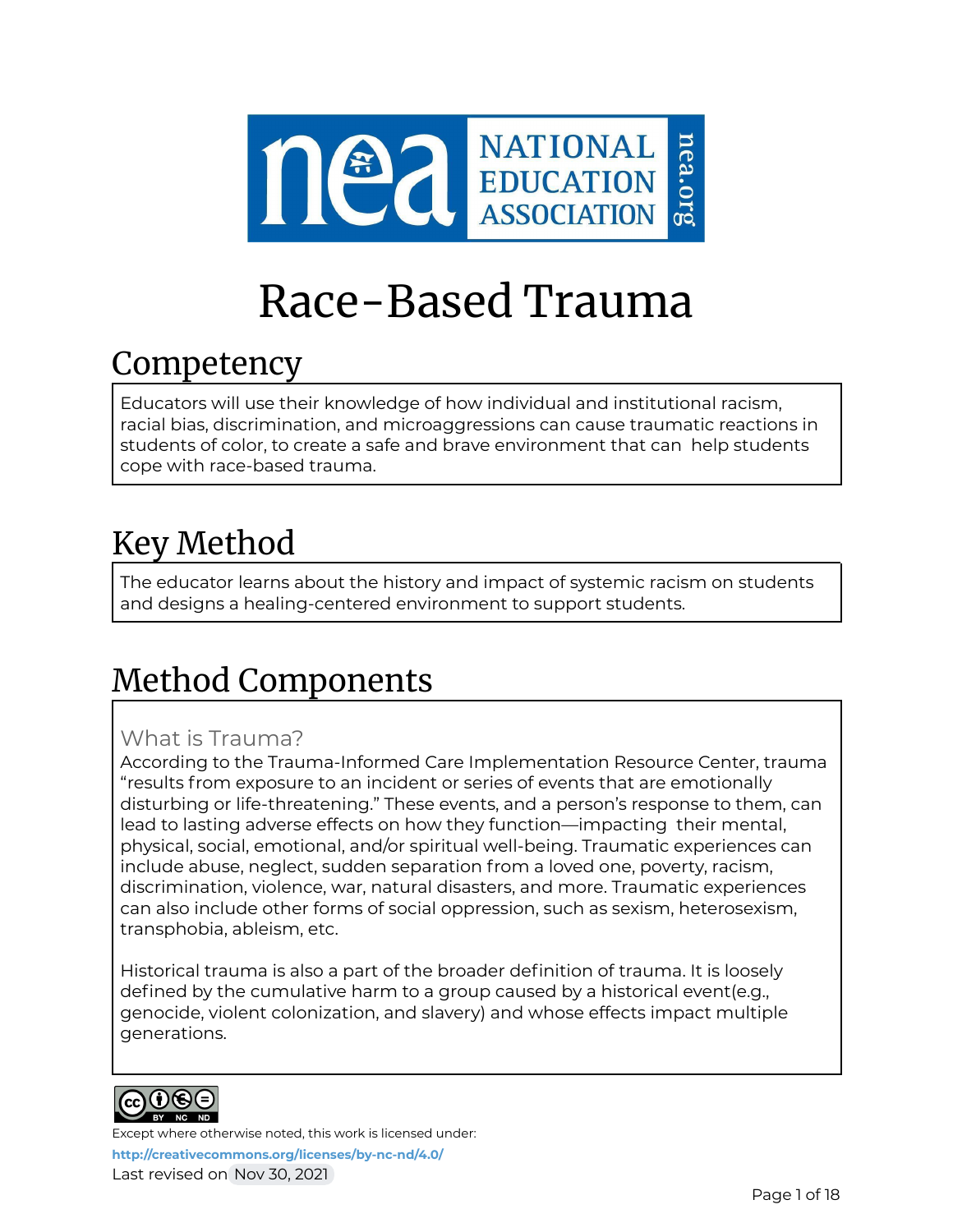Children who experience trauma can enter your class believing that the world, and even school, is a scary place and that trusting others is risky. Some children may be most impacted by racism and other forms of oppression through their experiences in schools that have policies and practices that overwhelmingly harm students of color, LGBTQ+ and other historically marginalized groups.

The impact of traumatic experiences are so significant that they can hinder the brain's normal development. This causes behavioral, emotional, academic, and other developmental changes that a person who has not experienced a traumatic event is far less likely to have. Seemingly simple things—a facial expression, one's proximity, or tone of voice—may trigger memories of a painful event. This can lead to various reactions, including aggression, isolation, perfectionism and more.

While research shows that trauma affects one in four children, evidence suggests that with supportive educators and a healing-centered school community, students can learn, achieve, and begin to heal.

#### What is Race-Based Trauma?

According to Mental Health America, "Racial trauma, or race-based traumatic stress (RBTS), refers to the mental and emotional injury caused by encounters with racial bias and ethnic discrimination, racism, and hate crimes. Any individual that has experienced an emotionally painful, sudden, and uncontrollable racist encounter is at risk of suffering from a race-based traumatic stress injury. In the U.S., Black, Indigenous, and people of color are most vulnerable when they live under a system of white supremacy in society at large and within it's systems (i.e., criminal and legal systems, educational, and health and mental health systems).

Experiences of race-based discrimination can have detrimental psychological impacts on individuals and their wider communities. In some individuals, prolonged incidents of racism can lead to symptoms like those experienced with post-traumatic stress disorder (PTSD). This can look like depression, anger, recurring thoughts of the event, physical reactions (e.g. headaches, chest pains, insomnia), hypervigilance, low-self-esteem, and mentally distancing from the traumatic events. Some or all of these symptoms may be present in someone with RBTS and symptoms can look different across different cultural groups. Racist and oppressive systems— whether in schools or the larger community—cause great harm to children and adults. *Source: Mental Health America https:/ www.mhanational.org/racial-trauma*

Additionally, all students are exposed to images, narratives and stories about race and racial difference through the media, daily experiences and their own personal family history. Oftentimes, the messages underlying these media about people of color are negative and reflective of stereotypes that are dehumanizing. The National Child Traumatic Stress Network states, "While all students can be susceptible to distress from direct experience or viewing coverage of traumatic

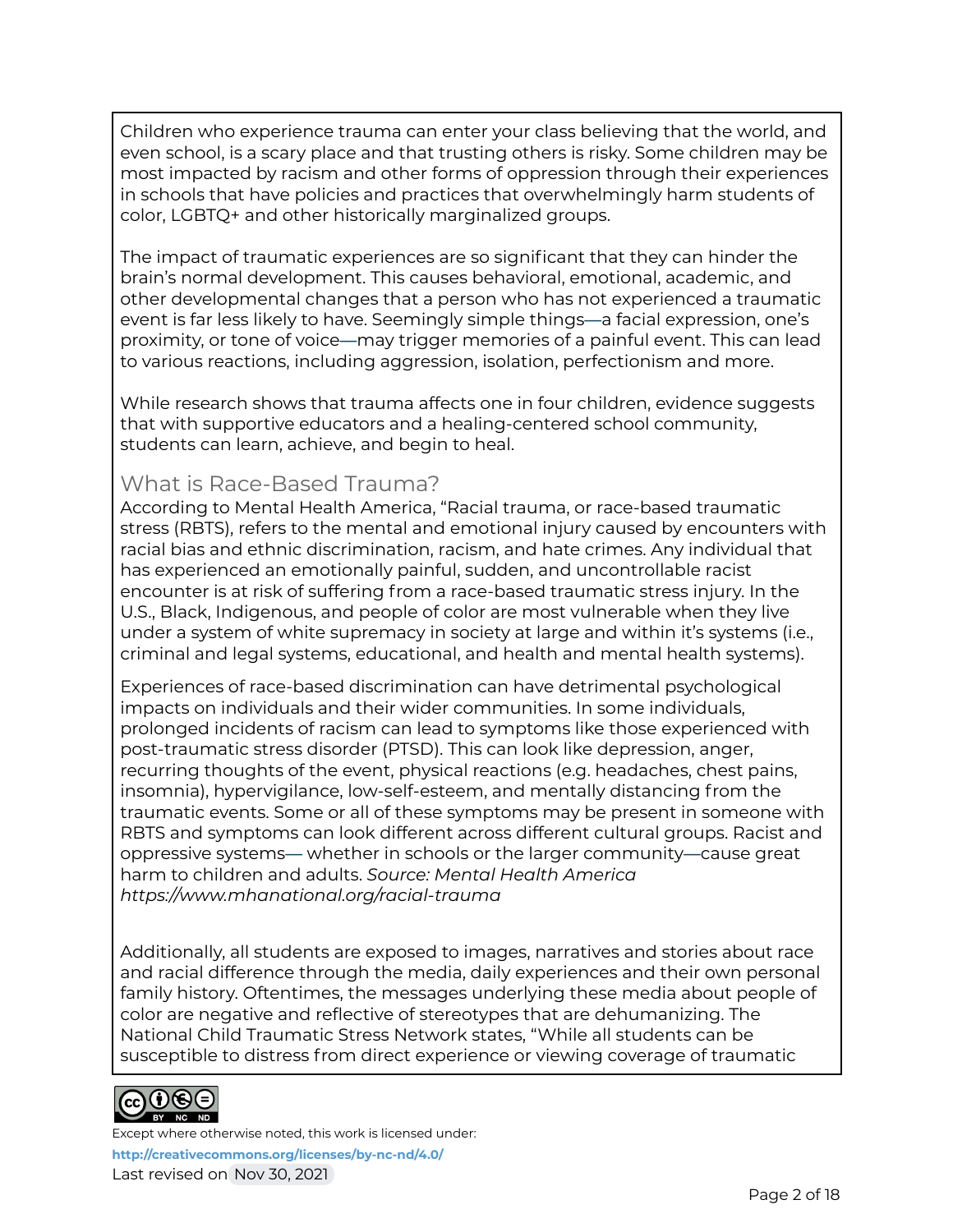events related to racism, BIPOC students may be more likely to experience distress from acts of violence and aggression against people of color (Harrell, 2000). Repeated exposure to trauma-related media stories focusing on perceived racism can impact the student emotionally, psychologically, and even physically. Stories in the media may fail to acknowledge students' history, communities, or shared narratives of resiliency."

To help all students develop empathy, the ability to recognize unfairness in our society, and the ability to take action when they see it, it is important to discuss the impact of U.S. history and systemic racism on the present day with all students, regardless of their racial identity.

*Source:* National Child Traumatic Stress Network (NCTSN). [Addressing](https://www.nctsn.org/sites/default/files/resources/addressing_race_and_trauma_in_the_classroom_educators.pdf) Race & Trauma in the [Classroom:](https://www.nctsn.org/sites/default/files/resources/addressing_race_and_trauma_in_the_classroom_educators.pdf) A Resource For Educators

#### Four Types of Racism

When most people think of racism, they think of individual acts of meanness, discrimination, violence and/or harm toward Black, Indigenous, and People of Color. While this is one aspect of racism, the reality is that racism takes many forms. Note the following four types of racism:

- **Internalized Racism** includes our private beliefs and the learned prejudice we have towards people of different races or ethnicities. It is in our thinking and actions and can manifest in two ways:
	- Internalized oppression—an assumed racial inferiority by people of color
	- Internalized privilege—an assumed superiority by white people
- **Interpersonal Racism** shows up when people interact with others who are racially different from them. These are public expressions of racism and can include microaggressions, bias, racial slurs, and other hateful words and actions.
- **Institutional Racism** is racism perpetrated by organizations and institutions that have the power to affect large groups of people that belong to a racial group. It shows up in both formal and informal ways and in the systematic distribution of resources, power, and opportunity in our society. It is present in every corner of the U.S. and is maintained by policies that privilege and protect whiteness.
- **Structural Racism** includes the history, culture and ideology of institutions and policies that legitimize the process that gives privilege and power to white people at the expense of communities of color.

These types of racism affect students and adults across classrooms, schools and districts in our nation. From kindergarten–12th grade, students of color and educators may encounter internalized, interpersonal, institutional and structural

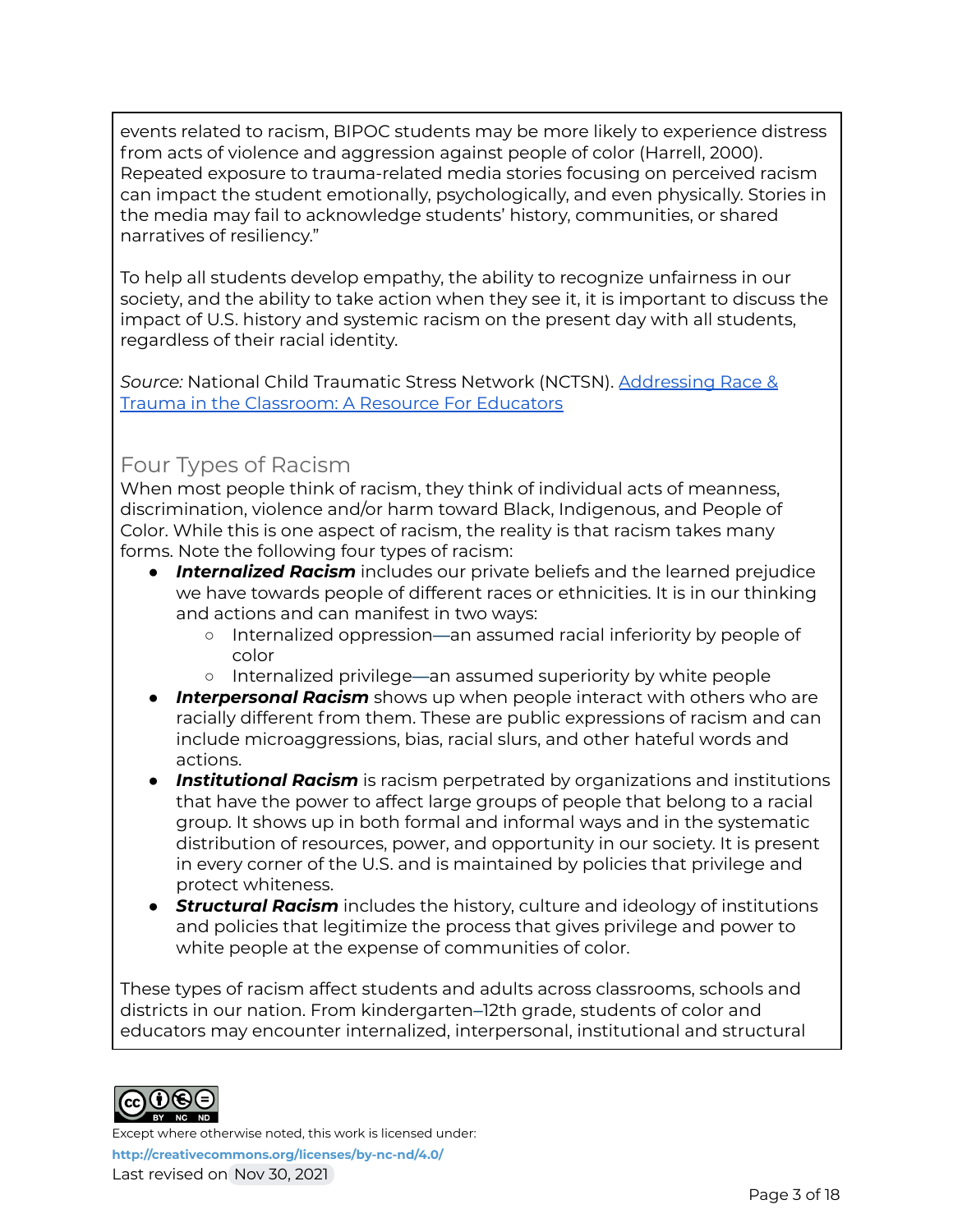racism that serves to create and or maintain racial inequity in their educational and or professional experiences.

According toMental Health America, the mental and emotional injury caused by racism, bias and discrimination can lead to race-based trauma and generational trauma connected to race. This affects a student's self-image, self-esteem, academic engagement, behavior, and more. It is important to note that racism also harms white students. Beliefs and feelings of immunity or superiority can lead white students to have an over-inflated sense of self, a skewed view of all people in our society, and a lack of empathy.

#### Sources:

- 1. University of Missouri-Inclusion, Diversity and Equity. [Addressing](https://diversity.missouri.edu/education-development/self-guided-curriculum-race-racism-and-the-american-experience/day-6-addressing-the-four-levels-of-racism-internalized-racism-within-the-individual/) the Four Levels of [Racism](https://diversity.missouri.edu/education-development/self-guided-curriculum-race-racism-and-the-american-experience/day-6-addressing-the-four-levels-of-racism-internalized-racism-within-the-individual/)
- 2. National Museum of African [American](https://nmaahc.si.edu/learn/talking-about-race/topics/being-antiracist) History and Culture-Being Antiracist

#### Signs of Trauma

Depending on the student's age, they may exhibit these signs of distress that result from trauma:

| <b>Preschool Students</b>                             | <b>Elementary School</b><br><b>Students</b>                       | <b>Middle and High School</b><br><b>Students</b>         |
|-------------------------------------------------------|-------------------------------------------------------------------|----------------------------------------------------------|
| Bedwetting                                            | Changes in their<br>behavior such as                              | A sense of responsibility<br>or guilt for the bad things |
| Thumbsucking                                          | aggression, anger,<br>irritability, withdrawal                    | that have happened                                       |
| Acting younger than<br>their age                      | from others, and sadness                                          | Feelings of shame or<br>embarrassment                    |
| Difficulty separating<br>from their parents           | Difficulty adjusting to a<br>new school                           | Feelings of helplessness                                 |
| Temper tantrums                                       | Difficulty building<br>friendships or getting<br>along with peers | Changes in how they<br>think about the world             |
| Aggressive behavior like                              |                                                                   | Loss of faith                                            |
| hitting, kicking, throwing<br>things, or biting       | Fear of separation from<br>parents                                | Problems in<br>relationships, including                  |
| Not playing with other<br>kids their age              | Fear of something bad<br>happening                                | peers, family, and<br>teachers                           |
| Repetitive playing out of<br>events related to trauma |                                                                   | Conduct problems                                         |

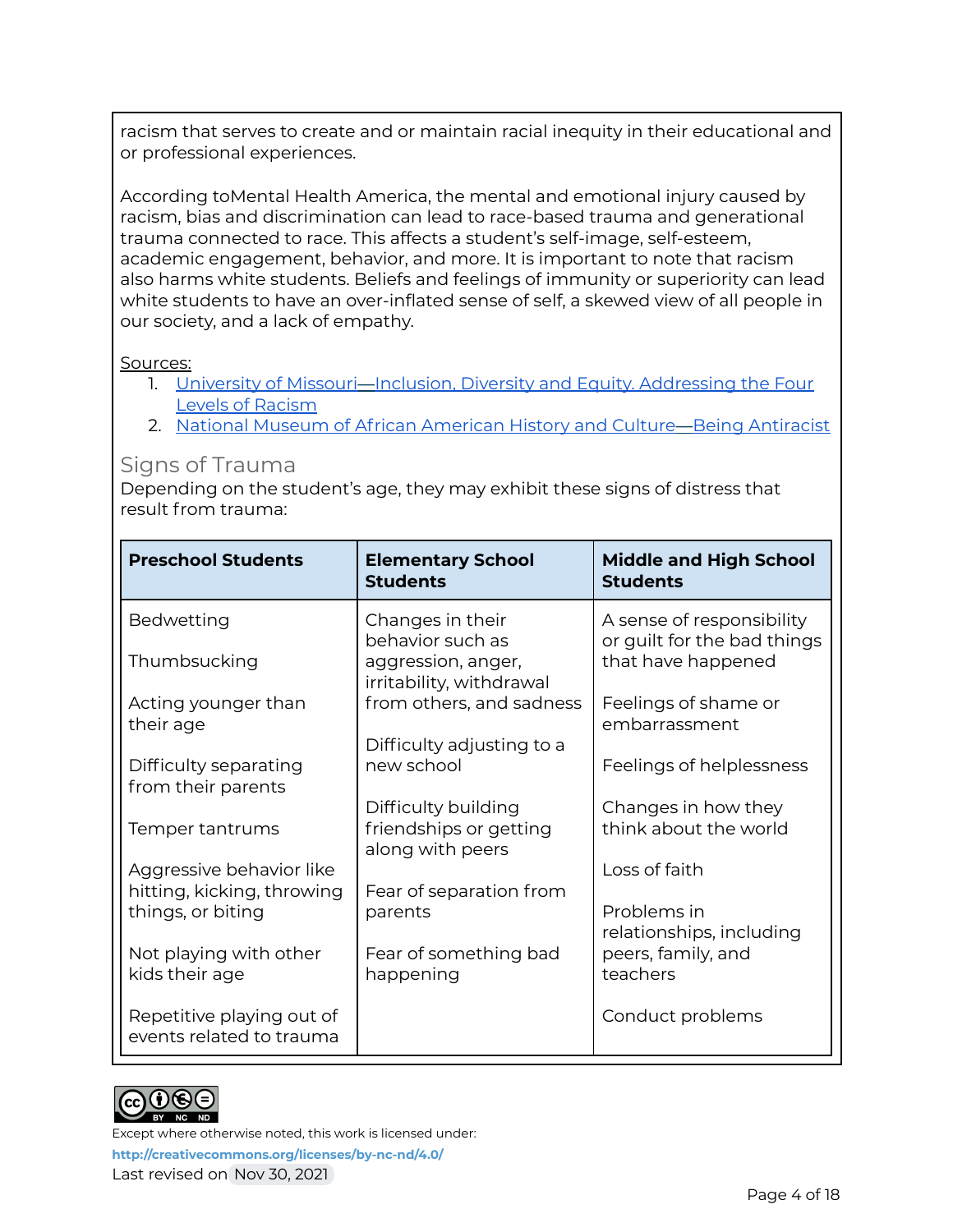| .<br>J. |  |
|---------|--|
|         |  |

# **Definitions**

For the purposes of this micro-credential, please use the following definitions:

### **Critical Race Theory (CRT**)

Critical Race Theory is an intellectual movement and loosely organized framework of legal analysis based on the premise that race is not a natural, biologically grounded feature of physically distinct subgroups of human beings but a socially constructed (culturally invented) category that is used to oppress and exploit people of color. Critical race theorists hold that the law and legal institutions in the United States are inherently racist insofar as they function to create and maintain social, economic, and political inequalities between white people and people of color, especially African Americans and Native American and Indigenous communities given the history of slavery and genocide in the U.S.

#### **Anti-bias**

Anti-bias means opposing or prohibiting unfair discrimination against people based on race, religion, etc.; preventing or counteracting bias.

#### **Anti-racist**

Anti-racist means confronting and opposing racism and implementing policies and practices that promote equity and abandoning those that do not promote equity.

#### **Bias**

Bias means prejudice in favor of or against one thing, person, or group compared to another, usually in a way considered to be unfair.

#### **Brave Environment**

A brave environment is one in which everyone is willing to take a risk to authentically engage.

#### **Racism** is

(1) The belief that race is the primary determinant of human traits and capacities and that racial differences produce an inherent superiority of a particular race; (2) a system of advantages and disadvantages based on one's physical and/or social qualities; and

(3) having personal prejudice and bias against others based solely on their physical and/or social qualities.

#### **Discrimination**



Except where otherwise noted, this work is licensed under: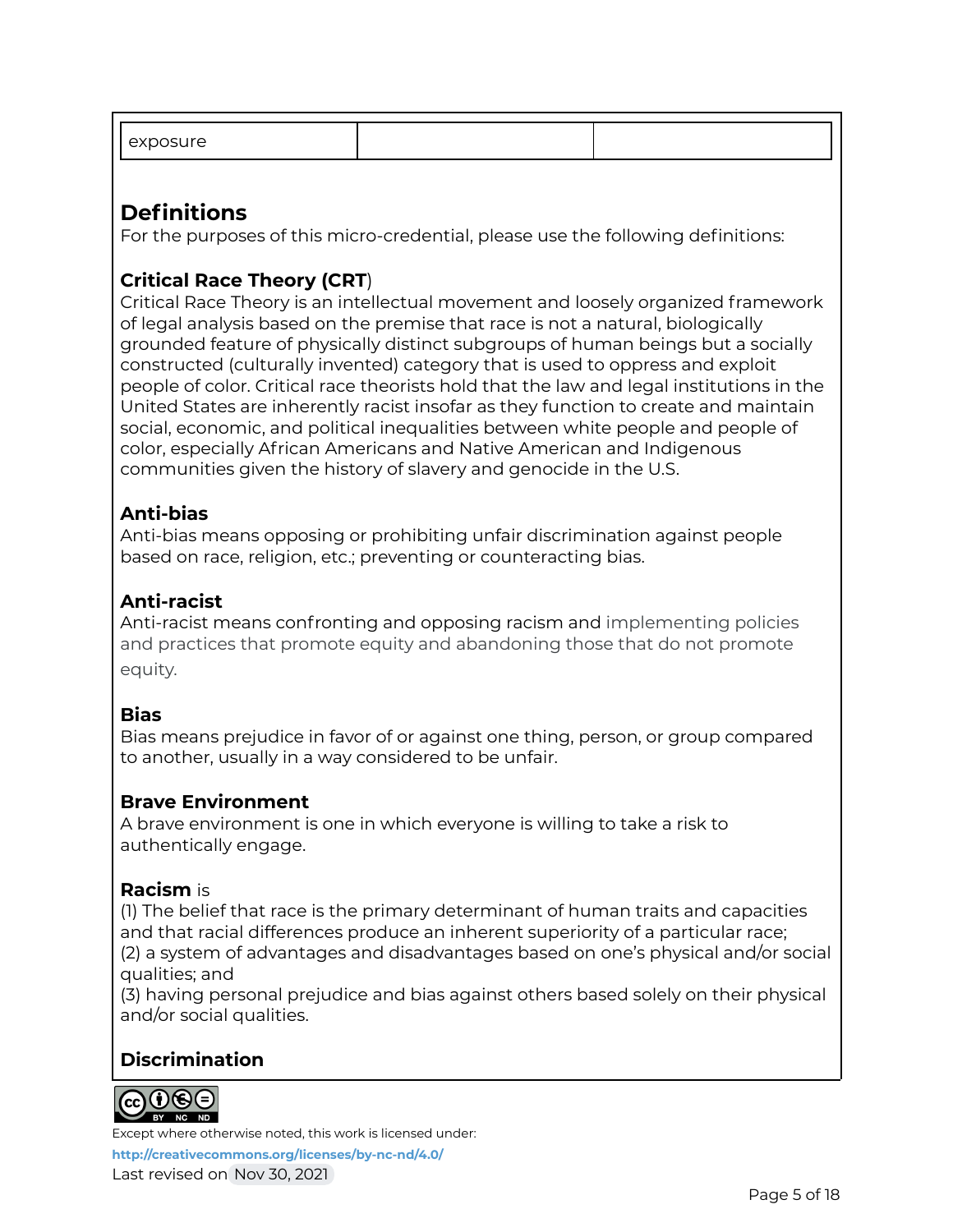Discrimination is a political, economic, or legal system that engages in or perpetuates actions based on race or otherwise reinforces racial inequalities in wealth and income, education, health care, civil rights, and other areas.

#### **Microaggressions**

Microaggressions are commonplace daily verbal, behavioral or environmental slights, whether intentional or unintentional, that communicate hostile, derogatory, or negative attitudes toward stigmatized, historically or culturally marginalized groups. Microaggressions happen more frequently than even overt forms of racism in many settings.

#### **Race-Based Trauma**

Racial trauma, or race-based traumatic stress (RBTS), refers to the mental and emotional injury caused by encounters with racial bias and ethnic discrimination, racism, and hate crimes.

#### **Privilege**

A special right, advantage, or immunity granted or that is available only to a particular person or group. Privilege can exist in many forms. Clinical psychologist Dr. Pamela Hayes identified how privilege can be thought about in the ADDRESSING Model— **A**ge (and generational influences), **D**evelopmental and acquired **D**isabilities, **R**eligion and spiritual identity, **E**thnicity and racial identity, **S**ocioeconomic status, **S**exual Orientation, **I**ndigenous Heritage, **N**ational Origin and **G**ender.

#### **Empathy**

Empathy is the ability to understand and share the feelings of another.

#### **Safe Environment**

A safe environment is one that promotes feeling safe both within oneself and from the risk of physical or psychological harm from others. In a trauma-informed school and classroom, psychological safety is clearly defined for students; potential triggers or trauma-reminders that may undermine psychological safety are identified; and plans are in place to help youth re-establish psychological safety when being triggered or experiencing traumatic stress reactions.

#### **White Supremacy Culture**

White Supremacy Culture is a form of racism centered upon the belief that white people are superior to people of other racial identities and that White people should politically, economically, and socially dominate people of color. While often associated with violence perpetrated by the KKK and other white supremacist groups, white supremacy also describes a political ideology and method of systemic oppression that perpetuates and maintains the social, political, historical and/or industrial dominance of white people.

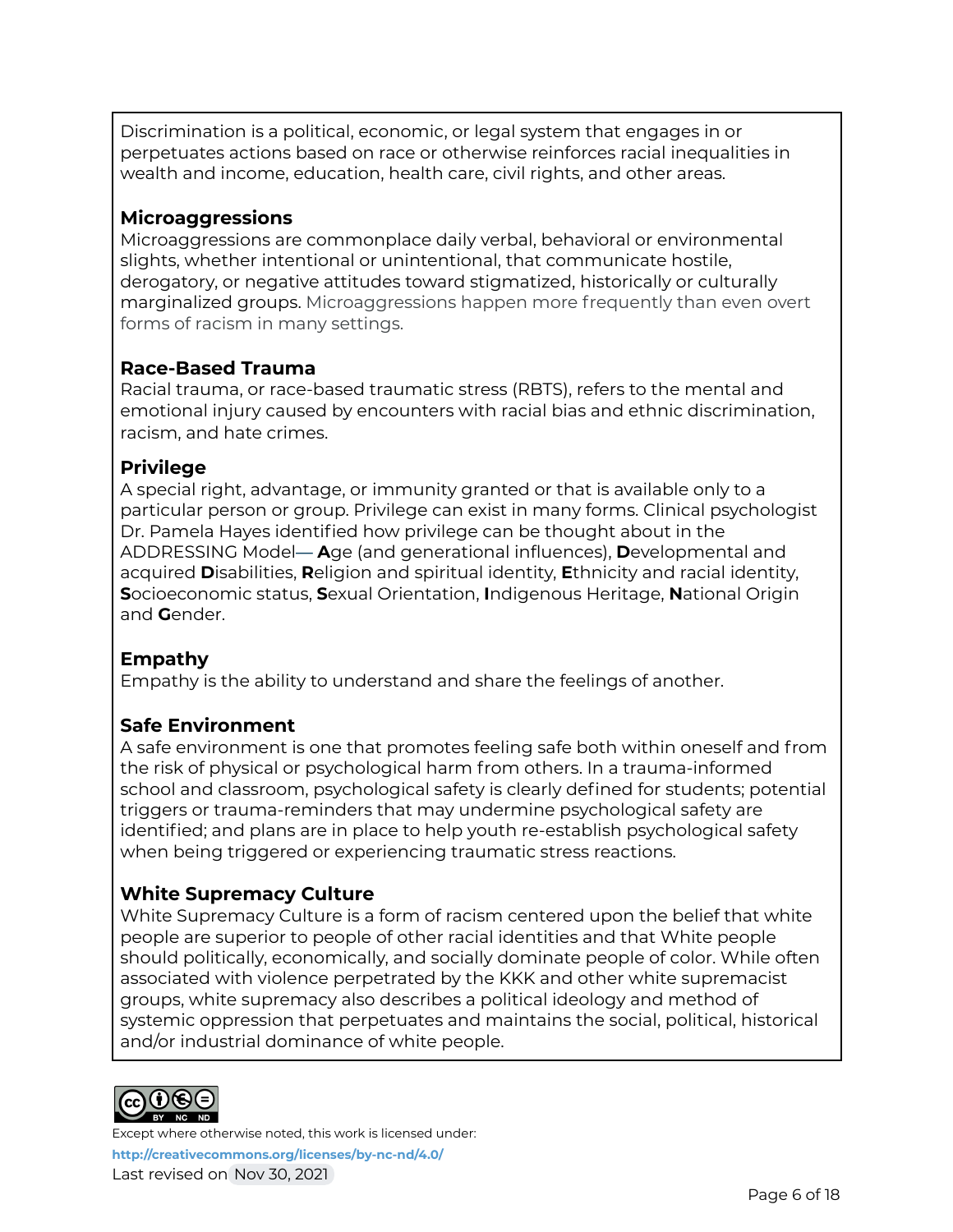## Supporting Students Who Have or Still are Experiencing Racial Trauma

The social climate of society today can be overwhelming, violent and stressful. Students of color are especially vulnerable to an onslaught of race-based violence, and systemic inequities. This can lead students to feel unwelcome, misunderstood, and fearful. As educators, it is our responsibility to understand and recognize race-based trauma. Below are some ways you can support students who may have, or may still be, experiencing race-based trauma and foster empathy in all students.

As a prerequisite to taking action to support equity, educators must do the "inner work" to understand and address personal biases and their influence on your instructional and disciplinary practices. Educators must reflect on the way one thinks about and interacts with students, families and colleagues. Engaging in an on-going process of critical self-reflection will be important to taking action that effectively promotes equity.

With honest self-reflection, educators can create a safe and brave learning environment for all students with the following actions:

- Teach activities that help students learn more about and take pride in their own racial identity.
- Help students learn about other's racial identities and ethnic backgrounds and how they are different from their own (whether or not students with these identities are in your class or school).
- Build community and trust among your students with team building activities for your students
- Encourage the sharing of ideas without placing judgement on them
- Incorporate anti-bias, anti-racist (ABAR) teaching pedagogy
- Incorporate tasks to make connections with the lived experiences and cultures of all learners
- Use formative assessments to identify individual needs of learners
- Demonstrate for learners and practice different ways they can:
	- Participate in class
	- Work collaboratively
	- Resolve conflicts peacefully
- $\bullet$  Take on leadership roles at local, state and/or national levels to lead initiatives that interrupt systems and practices that perpetuate racially traumatic experiences (e.g., microaggressions, discrimination, erasure, discipline practices, etc.)
- Include social and emotional learning (SEL) in your educational lessons and activities. \*The five core SEL competencies are:



Except where otherwise noted, this work is licensed under: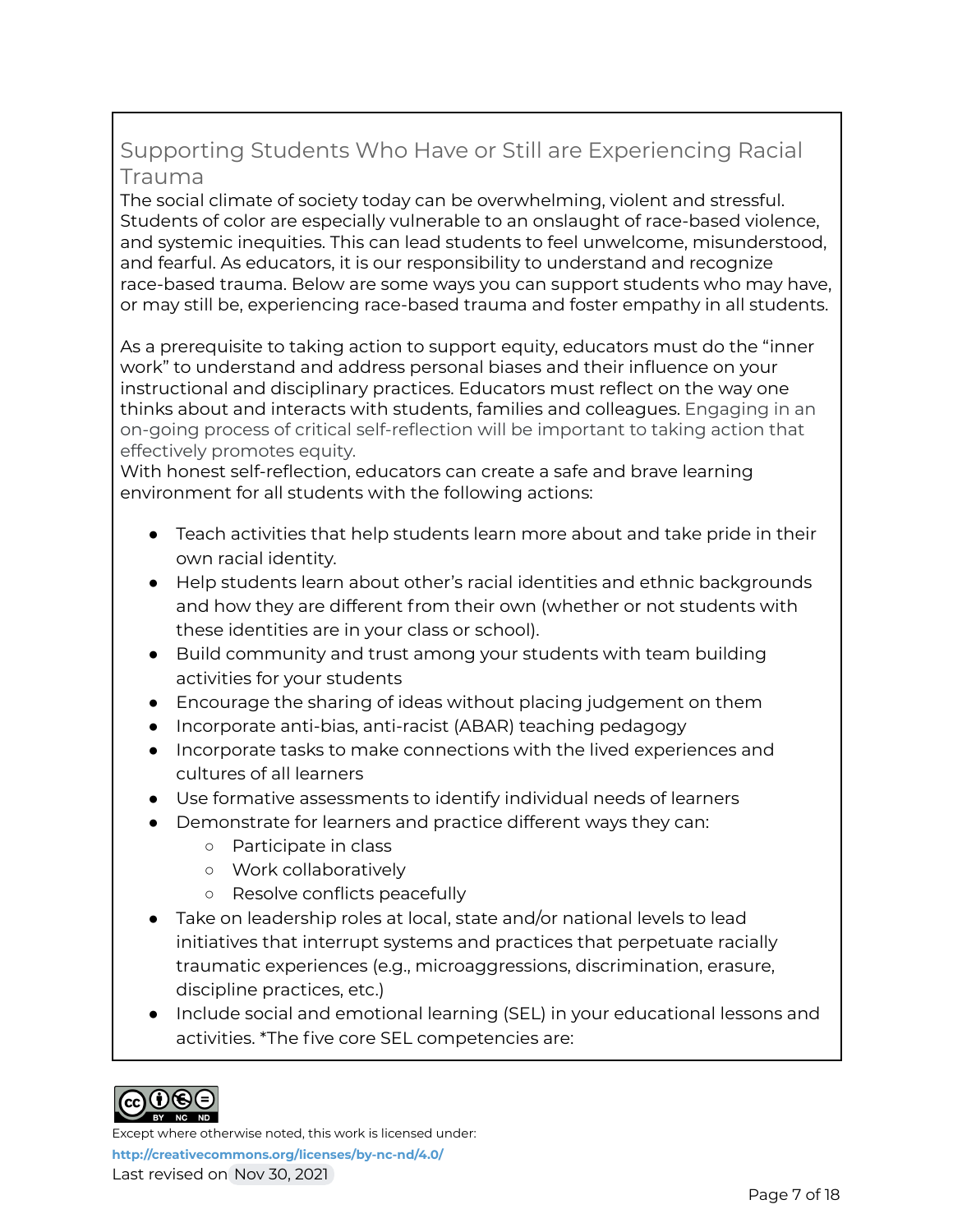- Self-Awareness
- Self-Management
- Social Awareness
- Relationship Skills
- Responsible Decision-Making

#### *\*Based on the CASEL's SEL framework*

Suggestions for doing research on community and school data Learn more about racial trauma in schools and communities

- Investigate the racialized history of your state, district, and school
- Explore your current school and district data
	- What are the racial demographics of schools across your district? What are the neighborhood boundaries? What is the economic status of the various neighborhoods?
	- What resources are available at each school (e.g., access to honors, AP and other advanced coursework, variety of school clubs and extracurricular activities, etc.)
	- What does disaggregated data regarding academic achievement, graduation rates, suspension and discipline rates, and other indicators reveal? What trends do you notice across your school, district, and state?
	- What schools have the most experienced teachers? What communities or neighborhoods do these schools serve?
	- What schools have teachers with the least amount of experience?
- Explore your current school and district practices—what policies, practices and generally accepted ways of operating or engaging with students and families might promote race-based trauma?
- See "Research Racial Injustice in your State & District" in the resource section for tools to help you conduct your research.

### Managing Your Own Trauma

As educators, we can become overwhelmed with the issues and problems that our students might bring to school. That is why it is important for you to take care of yourself and avoid compassion fatigue, burn out and or secondary trauma. You should practice self-care strategies and know when and how to seek support from family, friends, and or professionals. In some cases, it may also be helpful to assess your own history of trauma and consider how it may be triggered while trying to take care of others. If this happens, please see the resources below for additional support. Remember this familiar airplane adage: In case of an emergency, put on

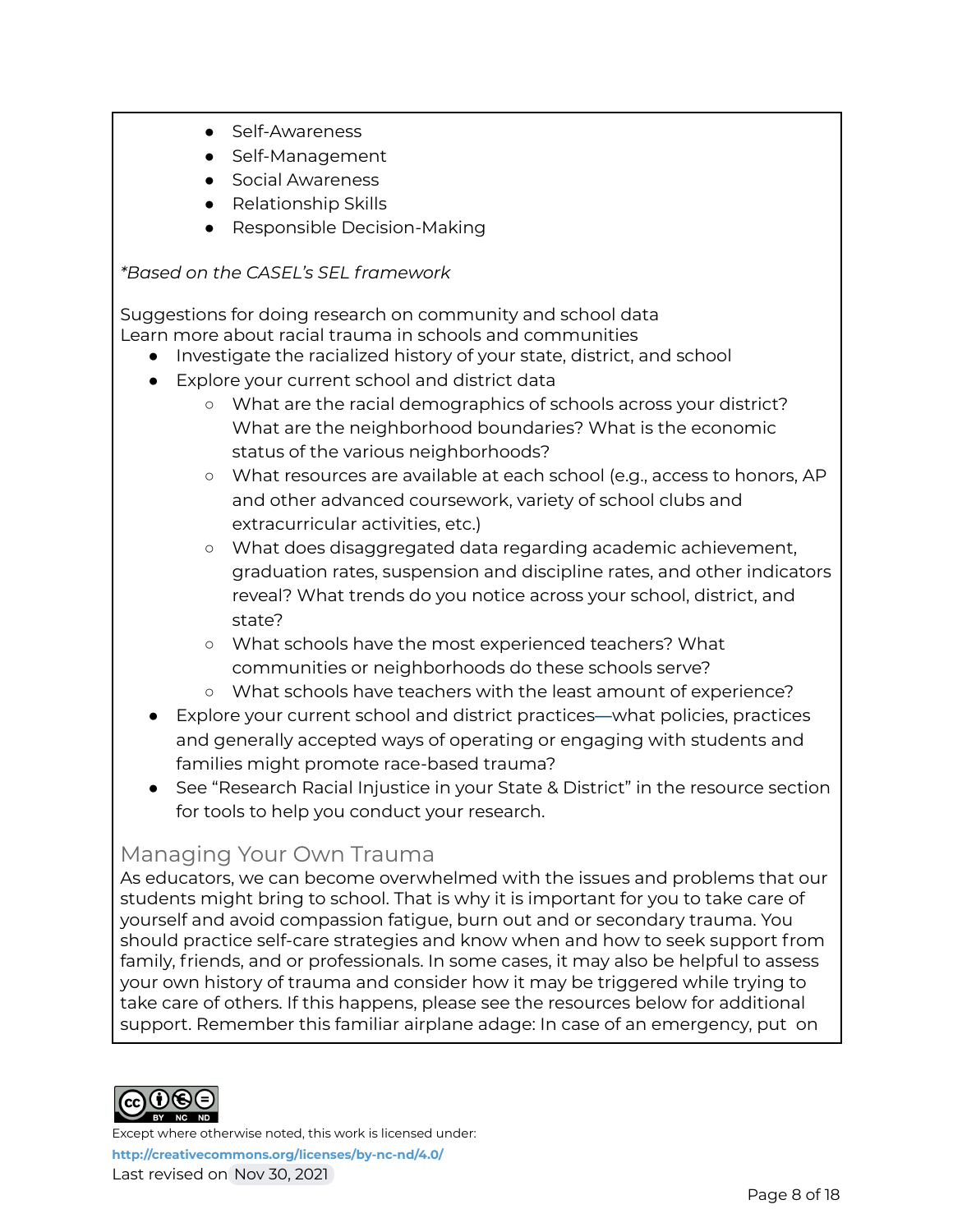your oxygen mask first before helping others put on theirs.. These are some suggestions for self-care:

| <b>Addressing Triggers in the Moment</b>                                                                                          | <b>Long-Term Care</b>                                                                                                                                                                                           |
|-----------------------------------------------------------------------------------------------------------------------------------|-----------------------------------------------------------------------------------------------------------------------------------------------------------------------------------------------------------------|
| • Breathing exercises<br>Yoga<br>• Mindfulness activities<br>Journaling<br>$\bullet$<br>Taking time away<br>• Taking media breaks | • Cultivate and maintain healthy<br>relationships<br>• Attend workshops on social<br>emotional skills<br>• Journaling<br>Therapy<br>Developing a regular<br>$\bullet$<br>mindfulness and meditation<br>practice |

# Supporting Rationale and Research

Ellias, Maurice J. "Who Do You Call On? Rooting Out Implicit Bias." [www.edutopia.org/,](http://www.edutopia.org/) 21 May 2021.

Linbong, Andrew. "Microaggressions Are A Big Deal: How to Talk Them Out and When to Walk Away." [www.npr.org/,](http://www.npr.org/) 9 June 2020

The National Center for Pyramid Model Innovations (NCPMI). [www.challengingbehavior.cbcs.usf.edu/](http://www.challengingbehavior.cbcs.usf.edu/)

Shade, Kelly, and Oberg. "Creating Culturally Responsive Classrooms." [www.ghequityinstitute.com](http://www.ghequityinstitute.com), 1997

Tutt, Paige. "A High School Turns to Former Students to Address Racism on Campus." [www.edutopia.org/,](http://www.edutopia.org/) 21 May 2021

# Resources

Racial Trauma [Medical](https://www.medicalnewstoday.com/articles/racial-trauma#what-it-is) News Today—What to Know about Racial Trauma



Except where otherwise noted, this work is licensed under:

**<http://creativecommons.org/licenses/by-nc-nd/4.0/>**

Last revised on Nov 30, 2021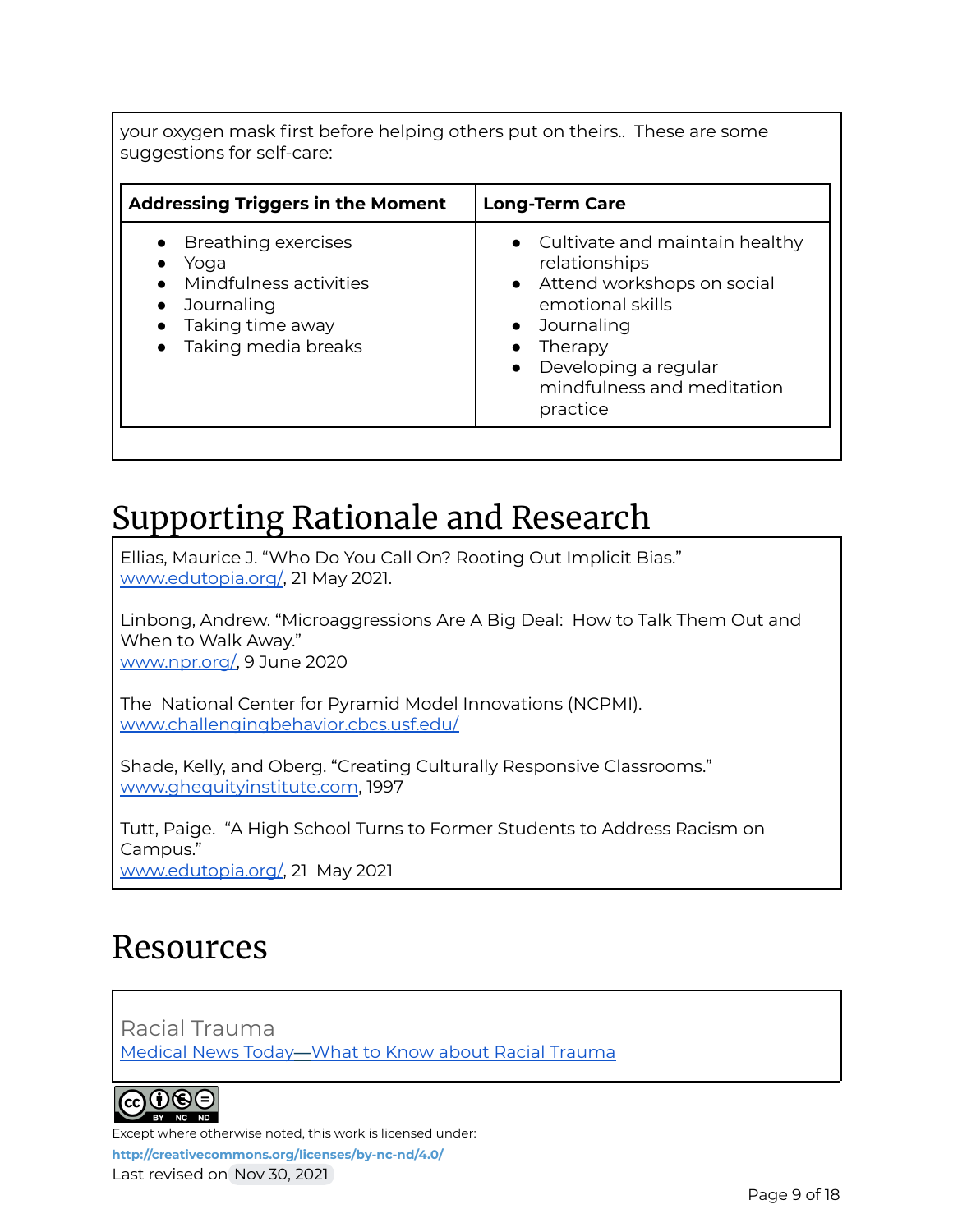National Child Traumatic Stress Network—[Addressing](https://www.nctsn.org/sites/default/files/resources/addressing_race_and_trauma_in_the_classroom_educators.pdf) Race and Trauma in the

[Classroom](https://www.nctsn.org/sites/default/files/resources/addressing_race_and_trauma_in_the_classroom_educators.pdf)

Harvard Graduates School of Education—[Responding](https://www.gse.harvard.edu/uk/blog/responding-racial-trauma) to Racial Trauma

National Child Traumatic Stress Network—Cultural [Responsiveness](https://www.nctsn.org/resources/cultural-responsiveness-to-racial-trauma) to Racial

[Trauma](https://www.nctsn.org/resources/cultural-responsiveness-to-racial-trauma)

Coping with Racial [Trauma](http://www.psychology.uga.edu/coping-racial-trauma)

Racism and Bias

Journal of the American Academy of [Pediatrics](https://pediatrics.aappublications.org/content/144/2/e20191765)— he Impact of Racism on Child and [Adolescent](https://pediatrics.aappublications.org/content/144/2/e20191765) Health

Learning for Justice—Social Justice Standards: The Teaching [ToleranceAnti](https://www.learningforjustice.org/sites/default/files/2020-09/TT-Social-Justice-Standards-Anti-bias-framework-2020.pdf) Bias

[Framework](https://www.learningforjustice.org/sites/default/files/2020-09/TT-Social-Justice-Standards-Anti-bias-framework-2020.pdf)

If We Aren't Addressing Racism, We Aren't [Addressing](https://inservice.ascd.org/if-we-arent-addressing-racism-we-arent-addressing-trauma/) Trauma by Dena Simmons [\(article\)](https://inservice.ascd.org/if-we-arent-addressing-racism-we-arent-addressing-trauma/)

NEA EdJustice — 5Things [Educators](https://neaedjustice.org/2019/10/11/5-things-educators-can-do-to-address-bias-in-their-school/) Can Do to Address Bias In Their School

What is a [Microaggression?](https://www.npr.org/2020/06/08/872371063/microaggressions-are-a-big-deal-how-to-talk-them-out-and-when-to-walk-away)

[Empowering](https://bit.ly/EEGuidebook) Educators: A Guidebook on Race & Racism (ABAR Pedagogy)

Moving the Race [Conversation](https://www.youtube.com/watch?v=LjGQaz1u3V4) Forward (video)

Theoretic [Framework](https://www.health.state.mn.us/communities/practice/resources/equitylibrary/docs/jones-allegories.pdf) of Racism: A Gardener's Tale

Four Levels of [Racism](https://www.cacgrants.org/assets/ce/Documents/2019/FourLevelsOfRacism.pdf)

BU Center for [Antiracist](https://www.bu.edu/antiracism-center) Research

[Understanding](https://www.learnersedge.com/blog/teacher-learning-activity-understanding-interrupting-implicit-bias) & Interrupting Implicit Bias

Four Tools for [Interrupting](https://crtandthebrain.com/four-tools-for-interrupting-implicit-bias/) Bias

Social and Emotional Learning Why we can't afford [whitewashed](http://www.ascd.org/publications/newsletters/education_update/apr19/vol61/num04/Why_We_Can) social emotional learning by Dena

[Simmons](http://www.ascd.org/publications/newsletters/education_update/apr19/vol61/num04/Why_We_Can) (article)

[Supporting](https://youtu.be/ATwKT4MZp48) our Youngest Learners: Trauma, Mental Health Concerns, and

Social [Emotional](https://youtu.be/ATwKT4MZp48) Wellness

everfi Social Emotional [Curriculum](http://https/www.weareteachers.com/everfi-social-emotional-curriculum/)

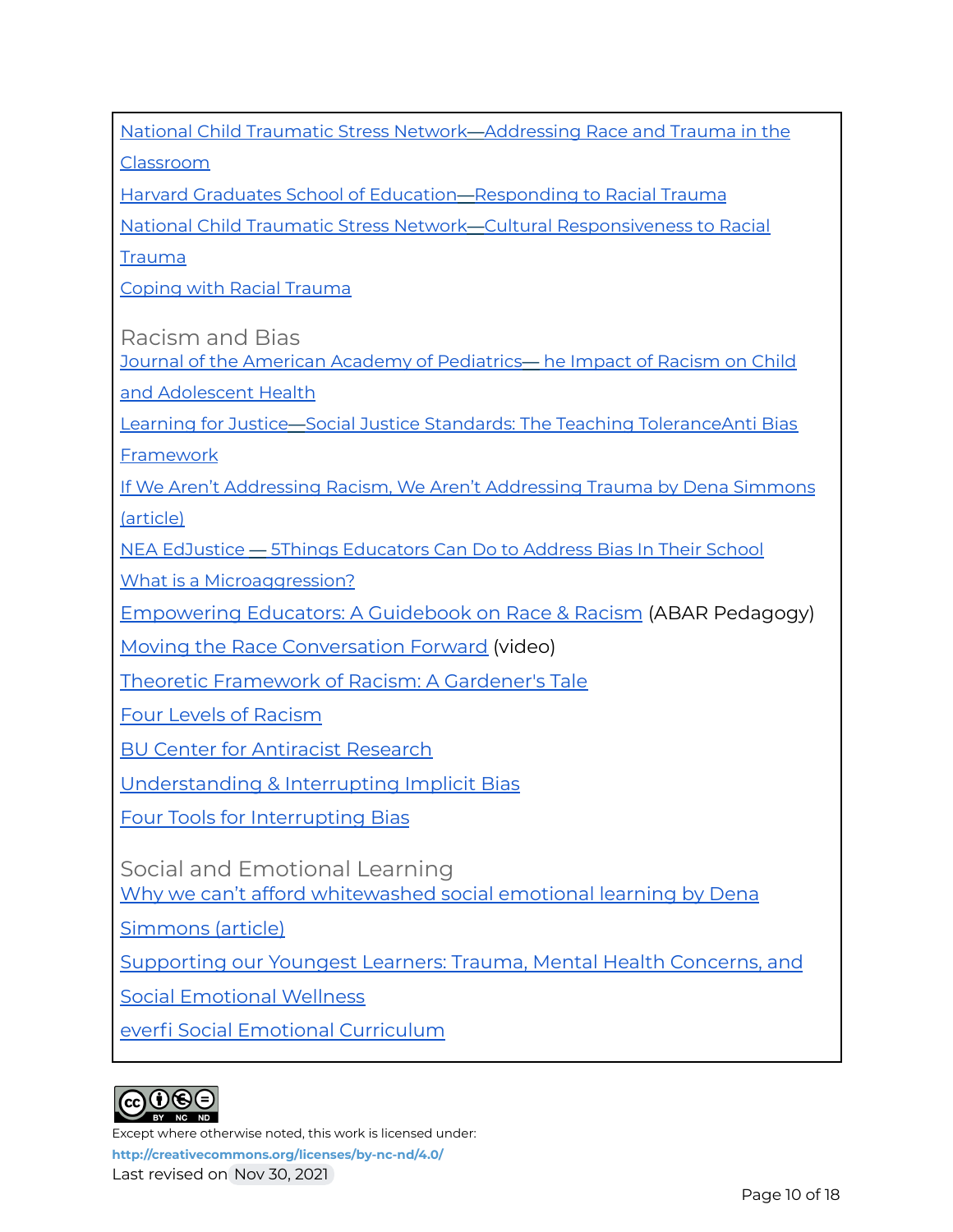Case Studies

Basic Tips on How to Write a Case [Study](https://resilienteducator.com/classroom-resources/how-to-write-a-case-study-the-basics/)

What Exactly is a Case Study? | [UniversalClass](https://www.universalclass.com/articles/special-education/developing-educational-case-studies.htm)

Top 21 Empathy Interview [Questions](https://content.wisestep.com/top-empathy-interview-questions-answers/) and Answers

Empathy [Interviews](https://learningforward.org/wp-content/uploads/2020/10/tool-empathy-interviews.pdf)—Learning Forward

[Conquering](https://theeducatorsroom.com/conquering-teacher-home-visits-three-simple-questions/) Teacher Home Visits with Three Simple Questions

The [National](https://www.nationsreportcard.gov/) School Report Card

Research Racial Injustice in your State & District

Unequal Opportunity: Race and [Education \(article\)](https://www.brookings.edu/articles/unequal-opportunity-race-and-education/)

Equal Justice Initiative—A History of Racial Injustice [Calendar](https://calendar.eji.org/racial-injustice/oct/) (search for

your state's name to see historical race-related events for your state)

State [Department](https://www2.ed.gov/about/contacts/state/index.html) of Education

The [Nation's](https://www.nationsreportcard.gov/) Report Card

US [Department](https://ocrdata.ed.gov/) of Education—Civil Rights Data Collection

US [Department](https://www2.ed.gov/rschstat/landing.jhtml?src=pn) of Education—Data and Statistics

Sources: [Addressing](https://diversity.missouri.edu/education-development/self-guided-curriculum-race-racism-and-the-american-experience/day-6-addressing-the-four-levels-of-racism-internalized-racism-within-the-individual/) the Four Levels of Racism

Being [Antiracist](https://nmaahc.si.edu/learn/talking-about-race/topics/being-antiracist)

# Submission Guidelines & Evaluation Criteria

*To earn this micro-credential, you must receive a passing score in Parts 1 and 3, and be proficient for all components in Part 2.*

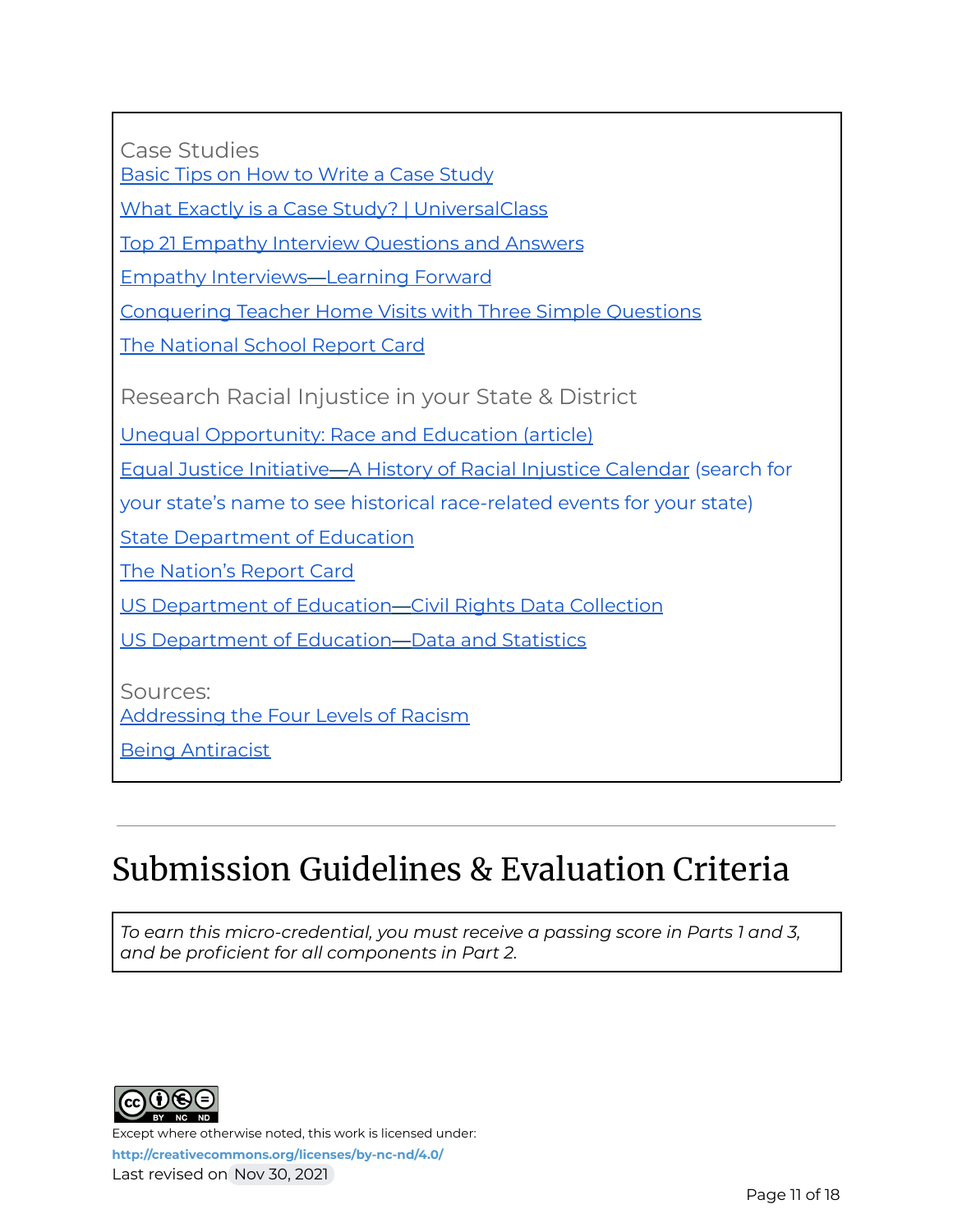### Part 1. Overview Questions (Provides Context)

*Before you start this work, we recommend that you take the free "Race IAT" test from Project [Implicit.](https://www.projectimplicit.net/) You will not submit this for review, but it may help you frame your work.*

#### **(250–500 words)**

*Please use the suggested word count as a guide to answer the following contextual questions. This will help our assessor understand your current context for working on this micro-credential.*

*Please do not include any information that will make you identifiable to your reviewers*.

- 1. How do you think earning this micro-credential will improve your school, classroom, or teaching assignment?Compare and contrast where you went to school with the demographic makeup of your classroom, school, or district. Please include:
	- a. free and reduced lunch rate
	- b. race and ethnicity of student population
	- c. special needs
	- d. discipline data
	- e. second language learners
	- f. any other important information
- 2. How do you support students who may be experiencing racialized trauma in your classroom or school?

**Passing:** Response provides reasonable and accurate information that justifies the reason for choosing this micro-credential to address specific needs of both the teacher and the student. Educators include a learning goal that describes what they hope to gain from earning this micro-credential.

### Part 2. Work Examples/Artifacts/Evidence

To earn this micro-credential, please submit the **three** artifacts described below as evidence of your learning.

*\*Please do not include any information that will make you or your students identifiable to your reviewers.*

#### **Artifact 1: Impact in Community**

Identify the impacts of history and systemic racism in your school community (3–5 pages, single spaced and 12-point font)



Except where otherwise noted, this work is licensed under:

**<http://creativecommons.org/licenses/by-nc-nd/4.0/>** Last revised on Nov 30, 2021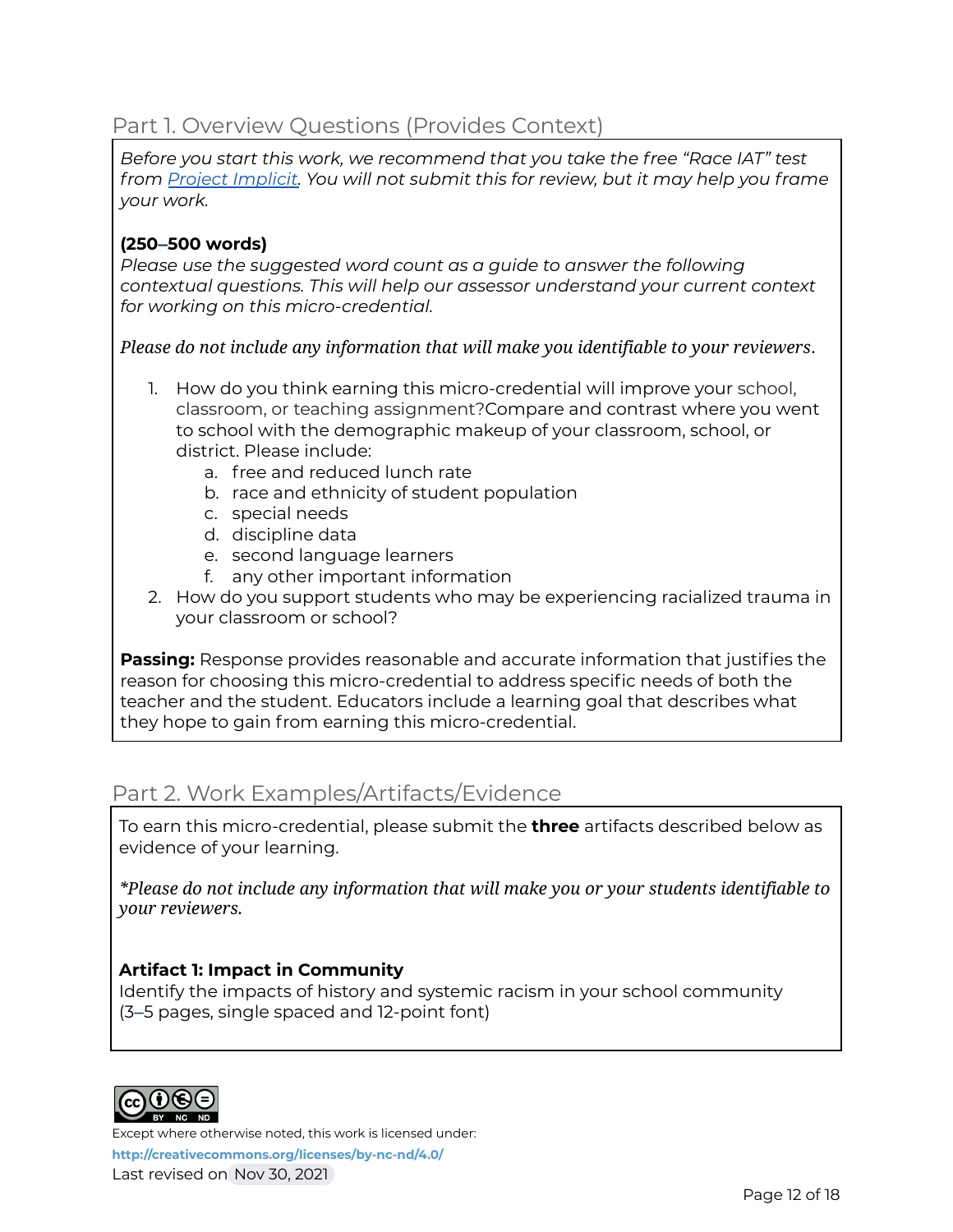Conduct a research project to explore the ways race has impacted your school community. Gather the following data for the present day and as far back as you can find:

*Citywide Data:*

- Racial demographics
- Income levels across racial demographics
- Home ownership rates across racial demographics
- Percentage of college degrees obtained by race
- Population distribution across the city by race (e.g., where do the majority of students of color and white students live?
- Locations of hospitals in the community
- Number of full-service grocery stores and in which neighborhoods they are located
- Laws, policies, or practices that created opportunity for some community residents and created barriers and disadvantage for others

#### *School District Data*

- Year the district was established
- Racial demographics
- Percentage of students by race in gifted, AP and honors classes
- Percent of students receiving free or reduced-price lunch
- Where did students attend school before the district was created?

#### School Data

- Racial demographics
- Percentage of students by race in gifted, AP and honors classes
- Percent of students receiving free or reduced-price lunch
- Year the school was founded
- For whom or what is the school named

*Analyze your findings and include responses to the following questions:*

- When you compare data between your city, district, and school, what do you notice? What is different between the present day and the past?
- In the past, did any group receive an advantage or disadvantage over the others? If so, how? What about in the present?
- Does your analysis lead you to identify any past or current inequities in your city, district, or school? If so, what are they?
- If you identified any inequities, when and how did they begin? How might they be affecting students today?



Except where otherwise noted, this work is licensed under: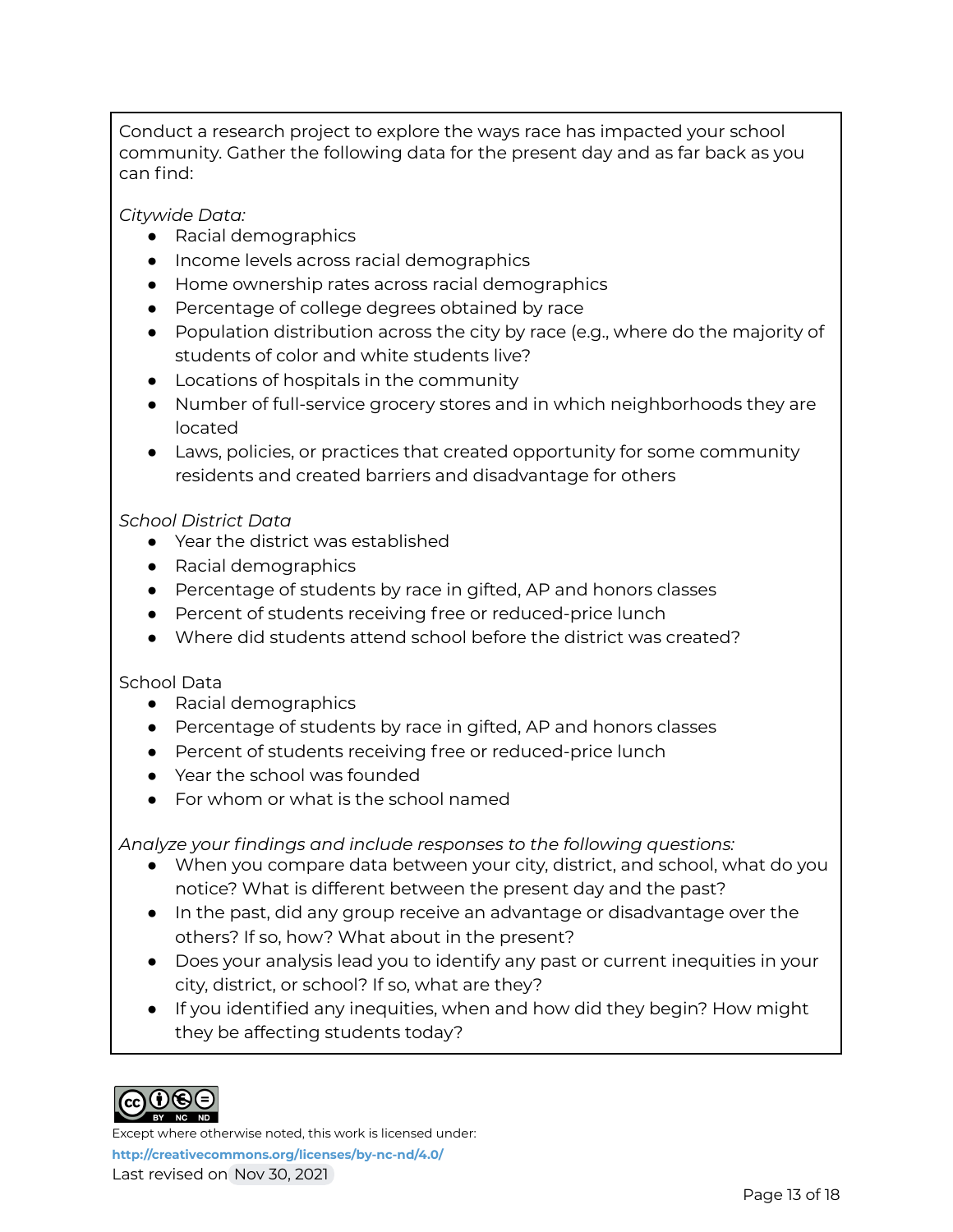● How might your research identify factors that may have contributed to the presence of race-based traumatic stress (the mental and emotional injury caused by encounters with racial bias and ethnic discrimination, racism, and hate crimes)?

#### **Artifact 2: Plan**

Develop a plan to create a safe and brave environment to help students cope with race-based trauma.

Given your research and analysis, draft a plan to create a safe and brave environment for students. Be sure to include detailed answers to the following questions:

- How will you create psychological safety and trust among your students? (Include examples of actions you will take.)
- How will you give students options for managing their emotions?
- How will you help students share their cultural experiences?
- How will you create space to help students discuss what they are feeling, hearing and seeing (especially as it may relate to race-based current events)?

#### **Artifact 3: Summary of Results**

After you have developed your plan, put it into action. Write a summary of your results. Your summary needs to include the following information:

- The connections you've made between the historical events in your school community to the present day. How might this influence race-based trauma among students?
- Describe your learning environment. Share evidence of how you are creating a safer and brave space for students.
- Describe the impact your efforts are having on students. Include your evidence.

### Part 2. Rubric

|                                                     | <b>Proficient</b>                                                                  | <b>Basic</b>                                                                                                    | <b>Developing</b>                                                                                                   |
|-----------------------------------------------------|------------------------------------------------------------------------------------|-----------------------------------------------------------------------------------------------------------------|---------------------------------------------------------------------------------------------------------------------|
| <b>Artifact 1:</b><br>Impact in<br><b>Community</b> | Analysis<br>thoughtfully<br>reflects on the<br>impact of race on<br>the community. | Analysis reflects on<br>the impact of race<br>on the community.<br>The analysis<br>includes<br>information from | Analysis is a<br>description of the<br>data, but does not<br>reflects on the<br>impact of race on<br>the community. |



Except where otherwise noted, this work is licensed under:

**<http://creativecommons.org/licenses/by-nc-nd/4.0/>**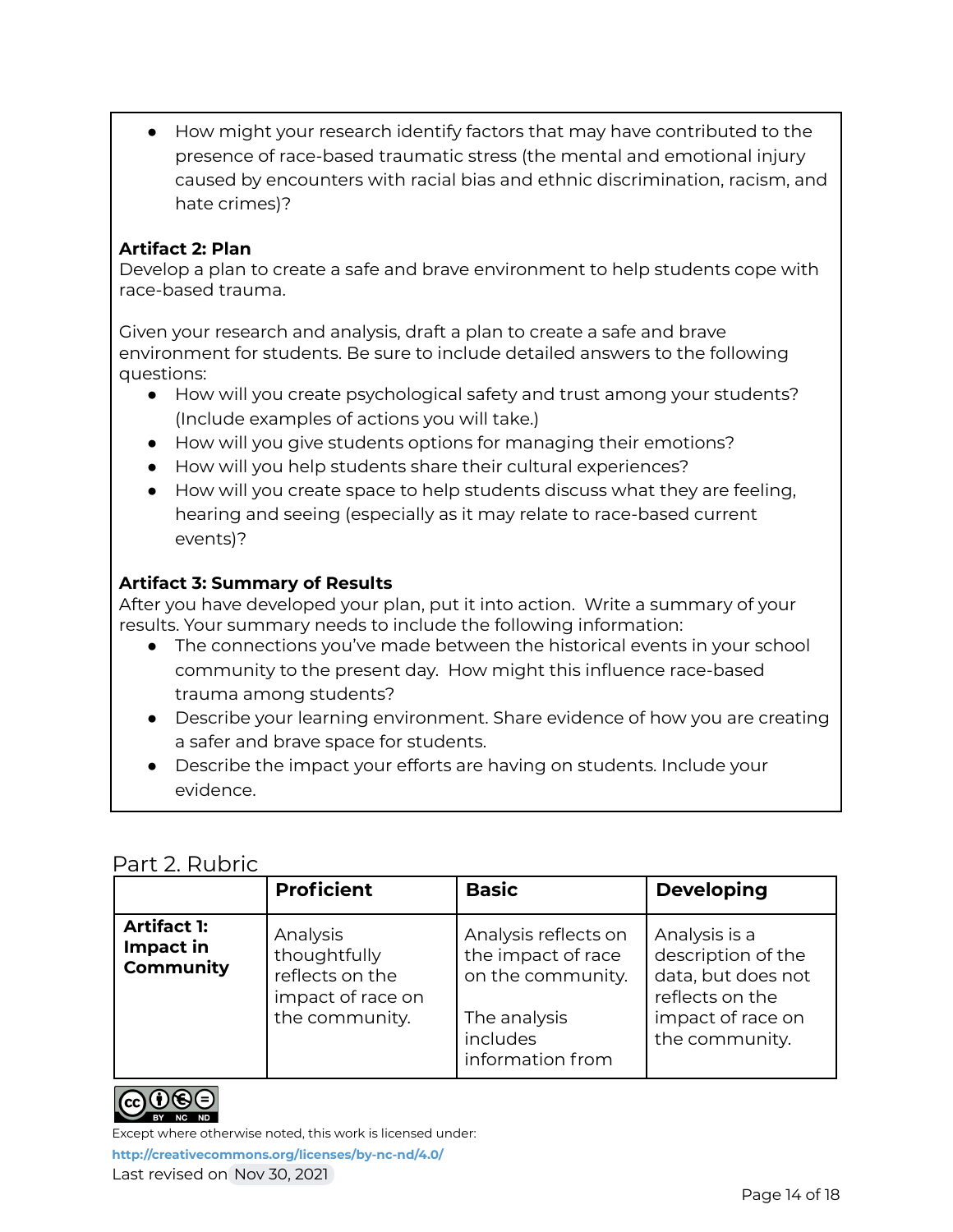| The analysis<br>includes and<br>specifies<br>information from:<br>-city<br>-school district<br>-school                          | fewer than 3 areas,<br>or the target of the<br>information is not<br>clearly identified.<br>The analysis does<br>not consider all<br>three of the | The analysis<br>includes<br>information from<br>fewer than 3 areas,<br>or the target of the<br>information is not<br>identified. |
|---------------------------------------------------------------------------------------------------------------------------------|---------------------------------------------------------------------------------------------------------------------------------------------------|----------------------------------------------------------------------------------------------------------------------------------|
| The analysis draws<br>on the data from<br>your<br>research and<br>clarifies where the                                           | required impacts.<br>-the change over<br>time.                                                                                                    | The analysis does<br>not consider all<br>three of the<br>required impacts.                                                       |
| information is<br>specific to                                                                                                   | -advantages or<br>inequities in the<br>school system                                                                                              | -the change over<br>time.                                                                                                        |
| The analysis<br>considers                                                                                                       | -race-based<br>traumatic stress in                                                                                                                | -advantages or<br>inequities in the<br>school system                                                                             |
| -the change over<br>time.                                                                                                       | your school<br>The analysis                                                                                                                       | -race-based<br>traumatic stress in                                                                                               |
| -advantages or<br>inequities in the<br>school system                                                                            | mentions, but does<br>not thoroughly<br>examine how                                                                                               | your school<br>The analysis does                                                                                                 |
| -race-based<br>traumatic stress in<br>your school                                                                               | historical inequities<br>may continue to<br>impact students in<br>your community.                                                                 | not thoroughly<br>reflect on how<br>historical inequities<br>may continue to<br>impact students in                               |
|                                                                                                                                 | Writing is well<br>thought out and                                                                                                                | your community.                                                                                                                  |
| The analysis<br>thoroughly<br>examines how<br>historical inequities<br>may continue to<br>impact students in<br>your community. | meets the length<br>requirement.                                                                                                                  | Writing is not clear<br>to understand or it<br>does not meet the<br>length requirement.                                          |
| Writing is well<br>thought out and<br>meets the length<br>requirement.                                                          |                                                                                                                                                   |                                                                                                                                  |

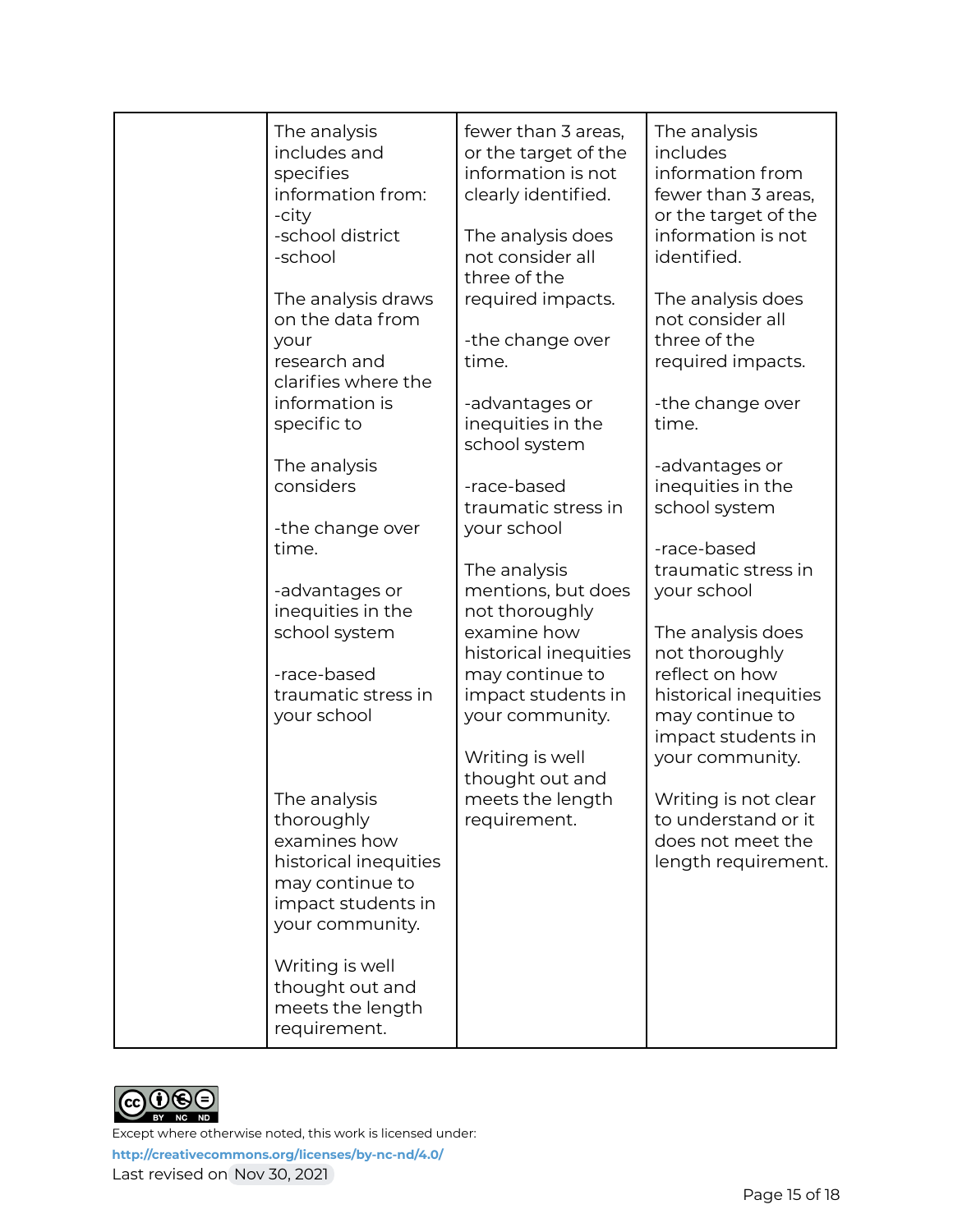| <b>Artifact 2: Plan</b> | Your plan clearly<br>demonstrates how<br>you will create a<br>brave environment<br>for your students. | Your plan explains<br>how to create a<br>brave environment<br>for students, but is<br>not specific to your<br>classroom or | Your plan attempts<br>to explain how to<br>create a brave<br>environment for<br>your students, but is<br>not specific to your |
|-------------------------|-------------------------------------------------------------------------------------------------------|----------------------------------------------------------------------------------------------------------------------------|-------------------------------------------------------------------------------------------------------------------------------|
|                         | Your plan includes<br>how you will:<br>-create                                                        | environment. The<br>words are more<br>general in nature.                                                                   | classroom or<br>environment. The<br>words are more<br>general in nature.                                                      |
|                         | psychological safety<br>and trust among<br>your students                                              | Your plan mentions<br>2-3 of the following<br>criterion:                                                                   | Your plan does not<br>mention the<br>following criterion:                                                                     |
|                         | -give students<br>options for<br>managing their<br>emotions                                           | -create<br>psychological safety<br>and trust among<br>your students                                                        | -create<br>psychological safety<br>and trust among<br>your students                                                           |
|                         | -help students<br>share their cultural<br>experiences?                                                | -give students<br>options for<br>managing their<br>emotions                                                                | -give students<br>options for<br>managing their<br>emotions                                                                   |
|                         | -create space to<br>help students<br>discuss what they<br>are feeling, hearing<br>and seeing          | -help students<br>share their cultural<br>experiences?                                                                     | -help students<br>share their cultural<br>experiences?                                                                        |
|                         |                                                                                                       | -create space to<br>help students<br>discuss what they<br>are feeling, hearing<br>and seeing                               | -create space to<br>help students<br>discuss what they<br>are feeling, hearing<br>and seeing                                  |
|                         |                                                                                                       |                                                                                                                            | OR<br>Your plan seems to<br>be undoable or not<br>related to meeting<br>the goals required.                                   |

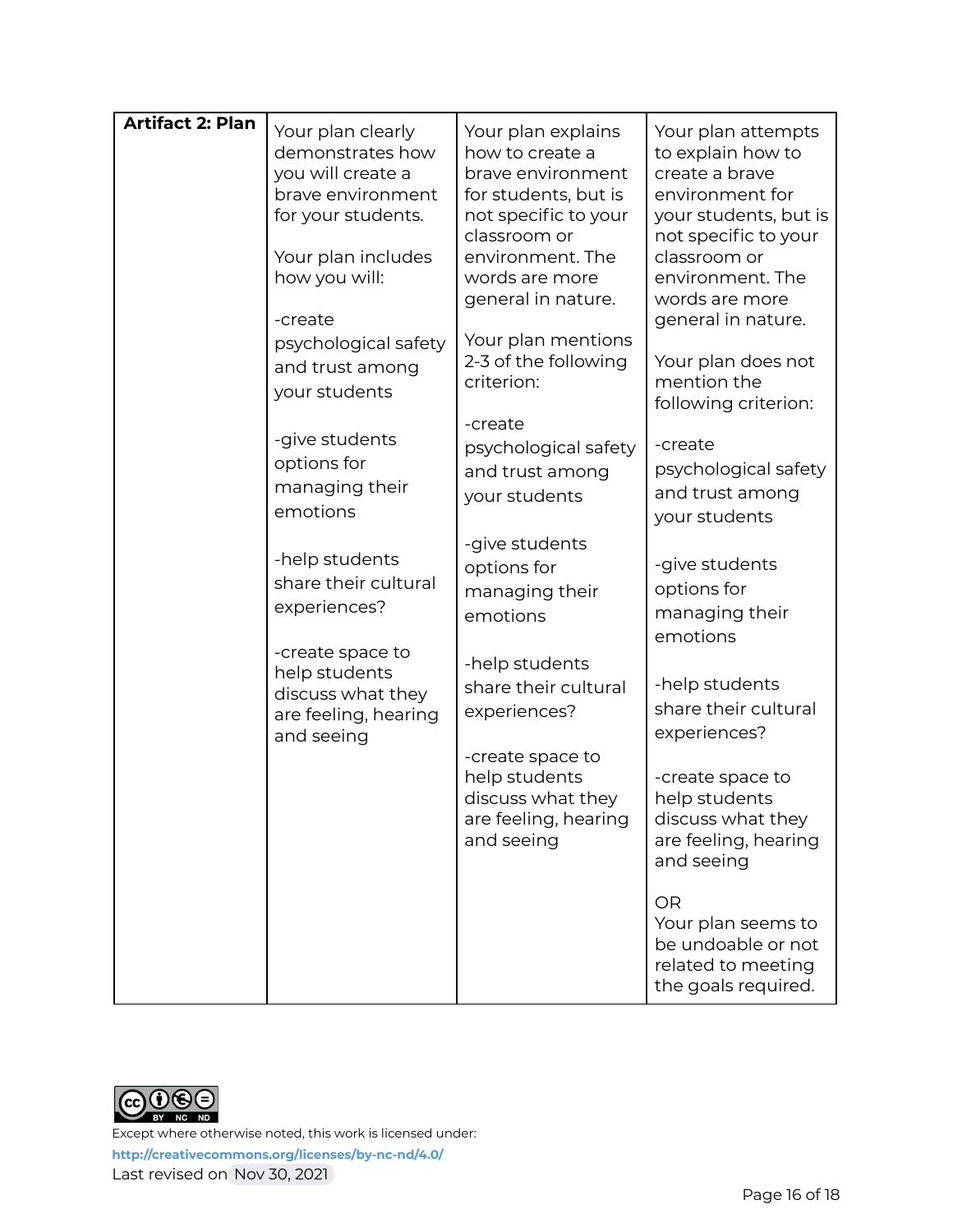| <b>Artifact 3:</b><br><b>Summary of</b><br><b>Results</b> | Summary clearly<br>explains the results<br>of your action plan.                                                                                                                                                                                                                                                                                                    | Summary explains<br>the results of your<br>action plan.                                                                                                                                                                                                                                                                                                              | Summary is<br>missing or<br>predicted.                                                                                                                                                                                                                                                                                                                               |
|-----------------------------------------------------------|--------------------------------------------------------------------------------------------------------------------------------------------------------------------------------------------------------------------------------------------------------------------------------------------------------------------------------------------------------------------|----------------------------------------------------------------------------------------------------------------------------------------------------------------------------------------------------------------------------------------------------------------------------------------------------------------------------------------------------------------------|----------------------------------------------------------------------------------------------------------------------------------------------------------------------------------------------------------------------------------------------------------------------------------------------------------------------------------------------------------------------|
|                                                           | Summary includes:                                                                                                                                                                                                                                                                                                                                                  | Summary includes:                                                                                                                                                                                                                                                                                                                                                    | Summary includes<br>1-2 of the following:                                                                                                                                                                                                                                                                                                                            |
|                                                           | -Thoroughly<br>examines the<br>connections<br>between historical<br>events on the<br>current state of your<br>students'<br>experiences<br>-Thoughtfully<br>considers the<br>impact of<br>race-based trauma<br>on your students<br>-Describes your<br>environment and<br>how you have<br>created a safer<br>and/or braver<br>environment for<br>your students using | -some connections<br>between historical<br>events on the<br>current state of your<br>students'<br>experiences<br>-considers the<br>impact of<br>race-based trauma<br>on students in<br>general<br>-Describes your<br>environment and<br>how you may create<br>a safer and/or<br>braver environment<br>for your students,<br>but is not specific to<br>your classroom | -some connections<br>between historical<br>events on the<br>current state of your<br>students'<br>experiences<br>-considers the<br>impact of<br>race-based trauma<br>on students in<br>general<br>-Describes your<br>environment and<br>how you may create<br>a safer and/or<br>braver environment<br>for your students,<br>but is not specific to<br>your classroom |
|                                                           | specific changes<br>you have made in<br>your classroom                                                                                                                                                                                                                                                                                                             | -Does not describe<br>any changes                                                                                                                                                                                                                                                                                                                                    | -Does not describe<br>any changes                                                                                                                                                                                                                                                                                                                                    |
|                                                           | -Describes the<br>impact that your<br>changes have made<br>on your students<br>with specific<br>examples from your<br>observations.                                                                                                                                                                                                                                |                                                                                                                                                                                                                                                                                                                                                                      |                                                                                                                                                                                                                                                                                                                                                                      |

# Part 3 Reflection

#### **(250–400 words)**